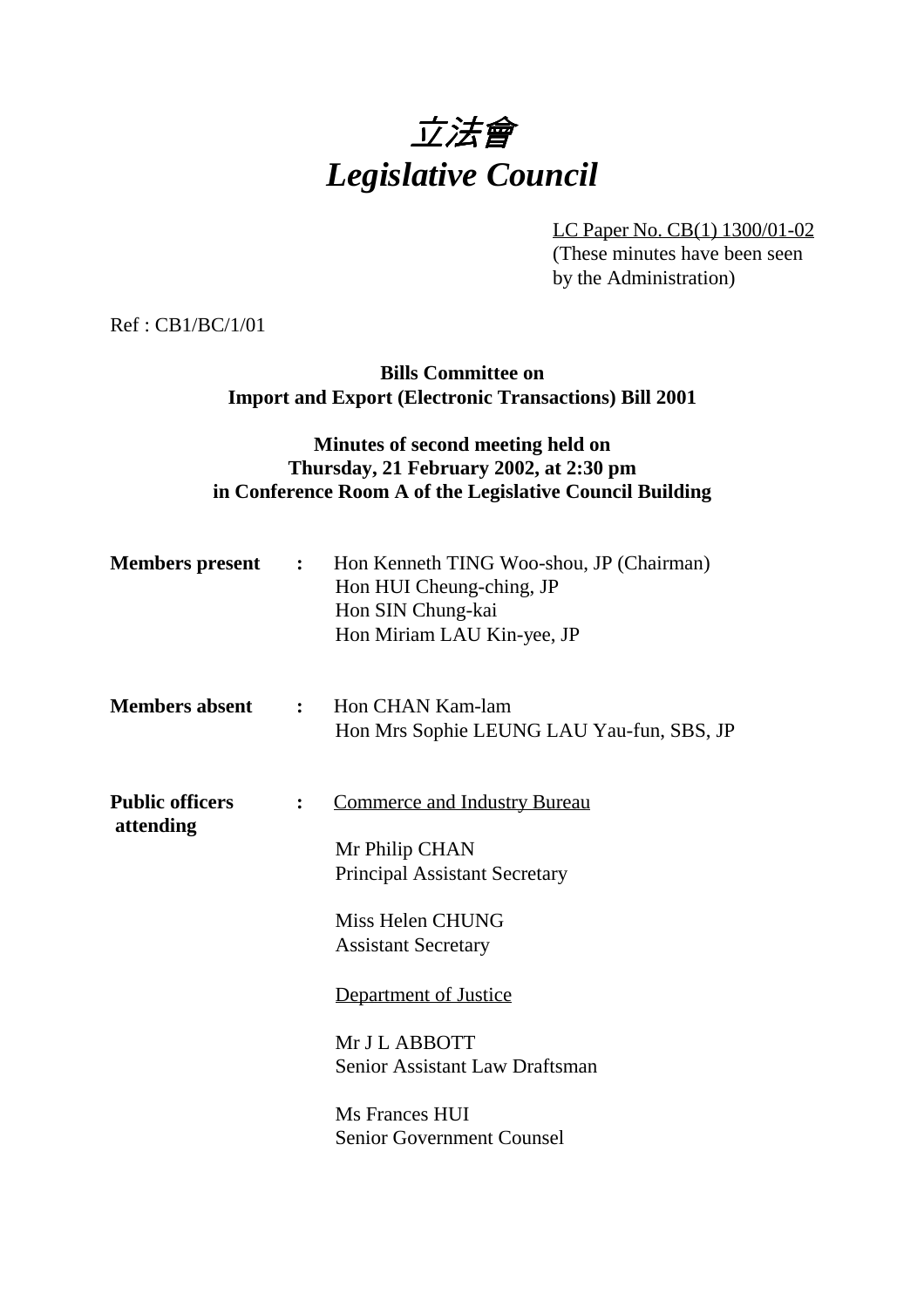#### Customs and Excise Department

Mr LEUNG Koon-wah Senior Staff Officer (Information Technology)

| <b>Clerk in attendance :</b>   | Miss Becky YU<br>Chief Assistant Secretary (1)1   |
|--------------------------------|---------------------------------------------------|
| <b>Staff in attendance : :</b> | Miss Anita HO<br><b>Assistant Legal Adviser 2</b> |
|                                | Mrs Mary TANG<br>Senior Assistant Secretary (1)2  |

### **I Confirmation of minutes of previous meeting**

 $(LC$  Paper No.  $CB(1)$  1028/01-02 — Minutes of the meeting held on 22 January 2002)

\_\_\_\_\_\_\_\_\_\_\_\_\_\_\_\_\_\_\_\_\_\_\_\_\_\_\_\_\_\_\_\_\_\_\_\_\_\_\_\_\_\_\_\_\_\_\_\_\_\_\_\_\_\_\_\_\_\_\_\_\_\_\_\_\_\_\_\_\_\_

The minutes of meeting on 22 January 2002 were confirmed.

#### **II Meeting with the Administration**

The Bill The Legislative Council Brief issued by the Commerce and Industry Bureau on 30 May 2001 (Ref: CIB 89/14/5) LC Paper No. LS 119/00-01 -- Legal Service Division Report dated 15 June 2001 LC Paper No. LS 4/01-02 -- Legal Service Division Report dated 8 October 2001 Appendix IV of LC Paper No. CB(1) 859/01-02 -- Marked-up copy of the Bill LC Paper No.  $CB(1)$  1076/01-02(01) -- List of follow-up actions arising from the discussion on 22 January 2002 LC Paper No.  $CB(1)$  1076/01-02(02) -- Administration's response to CB(1) 1076/01-02(01) LC Paper No. CB(1) 1095/01-02(01) -- Submission from the Carrier Liaison Group

2. The Committee deliberated (Index of proceedings attached at **Annex A**).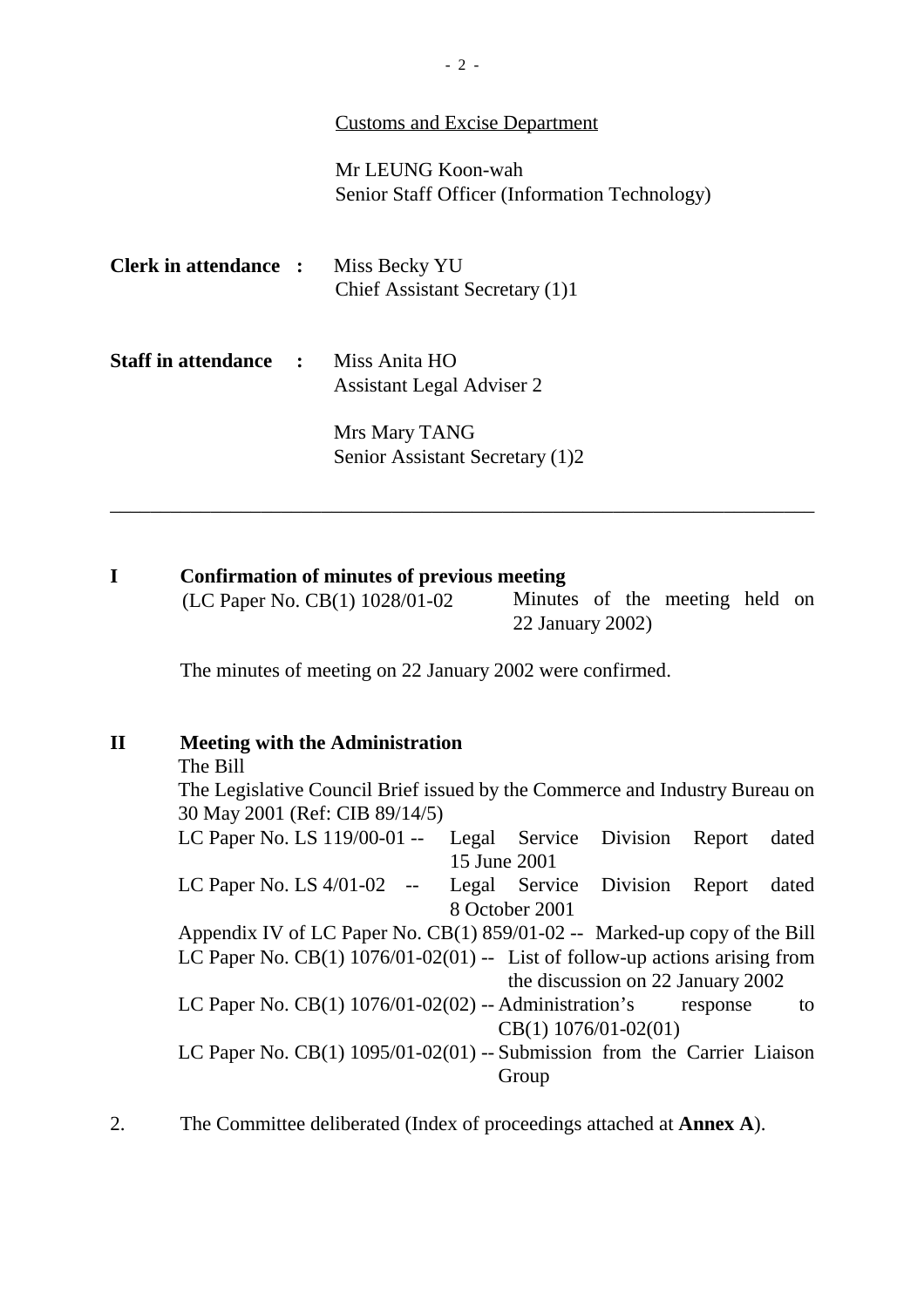- 3. The Administration was requested to
	- (a) set out in a table views of consultees on the proposed fees for electronic submission of cargo manifests (EMAN);
	- (b) advise the EMAN fees in Singapore and Taiwan;
	- (c) consider amending proposed section 15(1B)(b) to avoid any misunderstanding;
	- (d) advise whether a person who, without reasonable excuse, failed to furnish the Director-General of Trade and Industry (the Director) with a manifest committed an offence under sections 8 and proposed section 19A of the Import and Export Ordinance (Cap. 60) and was liable to penalty under these sections;
	- (e) review the propriety of imposing a sanction under proposed section 19A which aimed to codify the current practice whereby carriers delivered a copy of every cargo manifest to the Director for trade control purpose and failure to do so would not attract penalty; and
	- (f) provide the drafting of the separate provision governing the submission of manifests in respect of road mode carriers.
- 4. There being no other business, the meeting ended at 16:10 pm.

Legislative Council Secretariat 18 March 2002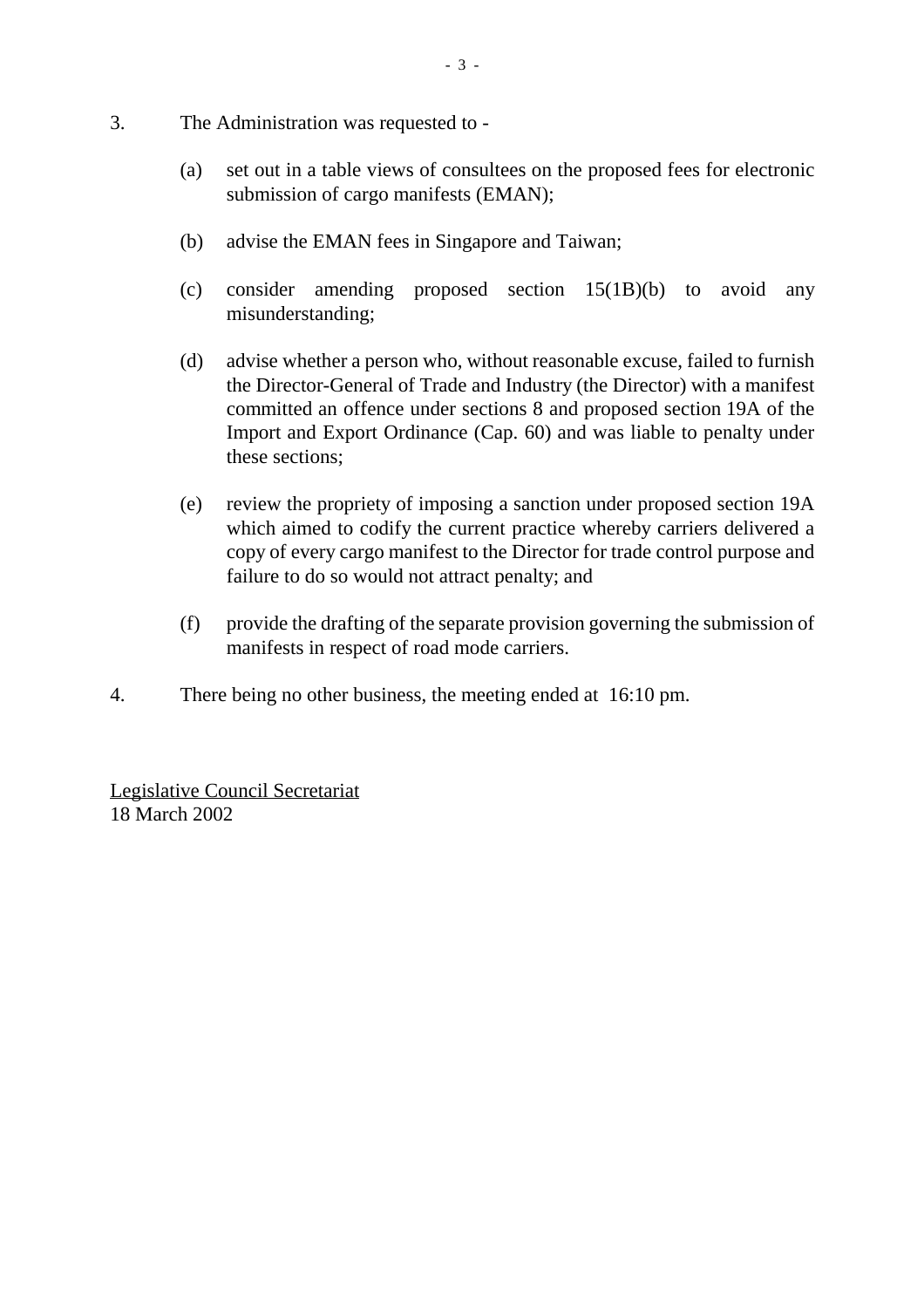## **Proceedings of the meeting of the Bills Committee on Import and Export (Electronic Transactions) Bill 2001 on Thursday, 21 February 2002, at 2:30 pm in Conference Room A of the Legislative Council Building**

| <b>Time</b>     | <b>Speaker</b>             | Subject(s)                                                                                                                                                                                                                                                                                                                                                         | <b>Action required</b> |
|-----------------|----------------------------|--------------------------------------------------------------------------------------------------------------------------------------------------------------------------------------------------------------------------------------------------------------------------------------------------------------------------------------------------------------------|------------------------|
| $00:00 - 02:02$ | Mr Kenneth TING            | Confirmation of minutes of meeting                                                                                                                                                                                                                                                                                                                                 |                        |
| $02:03 - 06:37$ | Admin                      | Explanation of Administration's<br>response at $CB(1)1076/01-02$                                                                                                                                                                                                                                                                                                   |                        |
| $06:38 - 06:41$ | Mr Kenneth TING            | -ditto-                                                                                                                                                                                                                                                                                                                                                            |                        |
| $06:42 - 12:48$ | Admin                      | -ditto-                                                                                                                                                                                                                                                                                                                                                            |                        |
| $12:49 - 12:51$ | Mr Kenneth TING            | -ditto-                                                                                                                                                                                                                                                                                                                                                            |                        |
| $12:52 - 13:19$ | Mr HUI<br>ching            | Cheung-Overseas practices in the electronic<br>interchange<br>data<br>(EDI)<br>for<br>processing submission of cargo<br>manifests (EMAN)                                                                                                                                                                                                                           |                        |
| $13:20 - 13:55$ | Admin                      | -ditto-                                                                                                                                                                                                                                                                                                                                                            |                        |
| $13:56 - 14:25$ | Mr Kenneth TING            | -ditto-                                                                                                                                                                                                                                                                                                                                                            |                        |
| $14:26 - 15:11$ | Mr HUI<br>Cheung-<br>ching | -ditto-                                                                                                                                                                                                                                                                                                                                                            |                        |
| $15:12 - 15:22$ | Admin                      | -ditto-                                                                                                                                                                                                                                                                                                                                                            |                        |
| $15:23 - 15:25$ | Mr Kenneth TING            | -ditto-                                                                                                                                                                                                                                                                                                                                                            |                        |
| $15:26 - 15:56$ | Admin                      | -ditto-                                                                                                                                                                                                                                                                                                                                                            |                        |
| $15:57 - 16:03$ | Mr Kenneth TING            | -ditto-                                                                                                                                                                                                                                                                                                                                                            |                        |
| $16:04 - 20:53$ | Ms Miriam LAU              | Concerns<br>about<br>high<br><b>EMAN</b><br>charges by Tradelink. Need for<br>consultation with affected carriers.<br>The use of Customs' Air Cargo<br>Clearance systems (ACCS) by the<br>Carrier Liaison Group. Measures to<br>facilitate the trades in the use of<br>The establishment of a<br>EMAN.<br>common EDI platform to facilitate<br>the logistics trade |                        |
| $20:54 - 20:54$ | Mr Kenneth TING            | -ditto-                                                                                                                                                                                                                                                                                                                                                            |                        |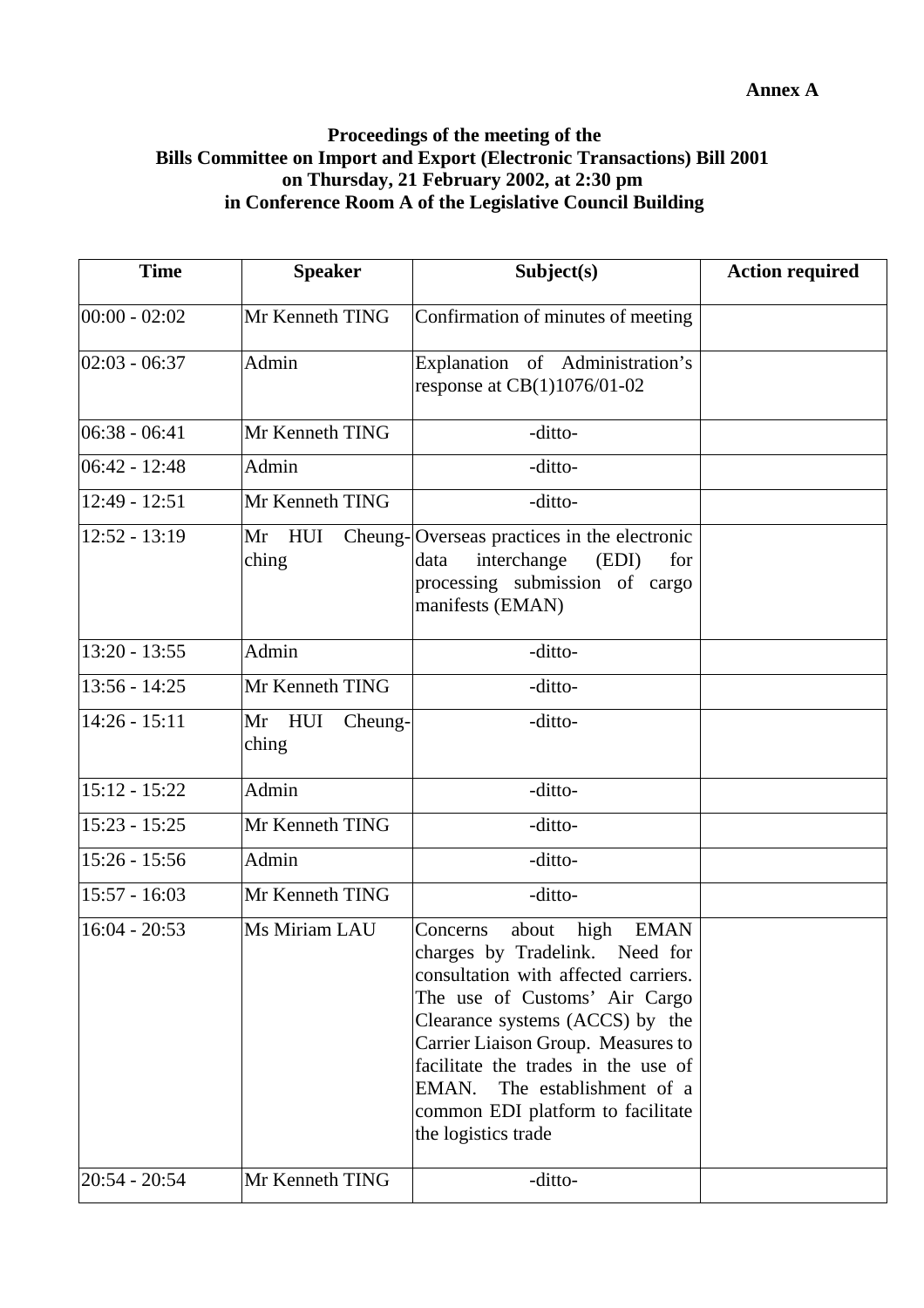| $ 20:55 - 25:46$ | Admin           | Explanation on that the cargo<br>operators, on behalf of air carriers,<br>could make use of their database for<br>submission of cargo data to ACCS<br>for customs clearance, and for<br>submission of a manifests through<br>EMAN. However the required<br>information of manifest was more<br>than just the cargo data submitted to<br>Also, the cargo data<br>ACCS.<br>submitted to ACCS e.g. the exact<br>quantity of cargo had to be updated<br>subsequently<br>to<br>prepare<br>the<br>manifest. Fee packages of EMAN<br>still<br>under<br>negotiation<br>with<br>Tradelink |  |
|------------------|-----------------|----------------------------------------------------------------------------------------------------------------------------------------------------------------------------------------------------------------------------------------------------------------------------------------------------------------------------------------------------------------------------------------------------------------------------------------------------------------------------------------------------------------------------------------------------------------------------------|--|
| $25:47 - 25:53$  | Ms Miriam LAU   | Whether EMAN services provided<br>by Tradelink would replace ACCS                                                                                                                                                                                                                                                                                                                                                                                                                                                                                                                |  |
| $25:54 - 26:29$  | Admin           | The involvement of Tradelink in<br>ACCS would delay the cargo<br>clearance process                                                                                                                                                                                                                                                                                                                                                                                                                                                                                               |  |
| $26:30 - 26:38$  | Ms Miriam LAU   | Cost-effectiveness<br><b>EMAN</b><br>of<br>services using Tradelink                                                                                                                                                                                                                                                                                                                                                                                                                                                                                                              |  |
| $26:39 - 26:29$  | Mr Kenneth TING | -ditto-                                                                                                                                                                                                                                                                                                                                                                                                                                                                                                                                                                          |  |
| 26:40 - 26:59    | Ms Miriam LAU   | -ditto-                                                                                                                                                                                                                                                                                                                                                                                                                                                                                                                                                                          |  |
| $27:00 - 28:05$  | Admin           | Explanation on existing procedure<br>on cargo clearance using ACCS                                                                                                                                                                                                                                                                                                                                                                                                                                                                                                               |  |
| $28:06 - 28:12$  | Ms Miriam LAU   | Need for justification of extra<br>expenditure using EMAN services<br>by Tradelink                                                                                                                                                                                                                                                                                                                                                                                                                                                                                               |  |
| $ 28:13 - 28:51$ | Admin           | -ditto-                                                                                                                                                                                                                                                                                                                                                                                                                                                                                                                                                                          |  |
| $28:52 - 29:08$  | Ms Miriam LAU   | Trade<br>associations<br>should<br>be<br>consulted on the proposals under<br>the Bill                                                                                                                                                                                                                                                                                                                                                                                                                                                                                            |  |
| 29:09 - 29:49    | Mr Kenneth TING | Trade associations to be invited to<br>give views at the next meeting of<br>the Bills Committee                                                                                                                                                                                                                                                                                                                                                                                                                                                                                  |  |
| 29:50 - 29:57    | Ms Miriam LAU   | Trades should be advised of EMAN<br>procedures                                                                                                                                                                                                                                                                                                                                                                                                                                                                                                                                   |  |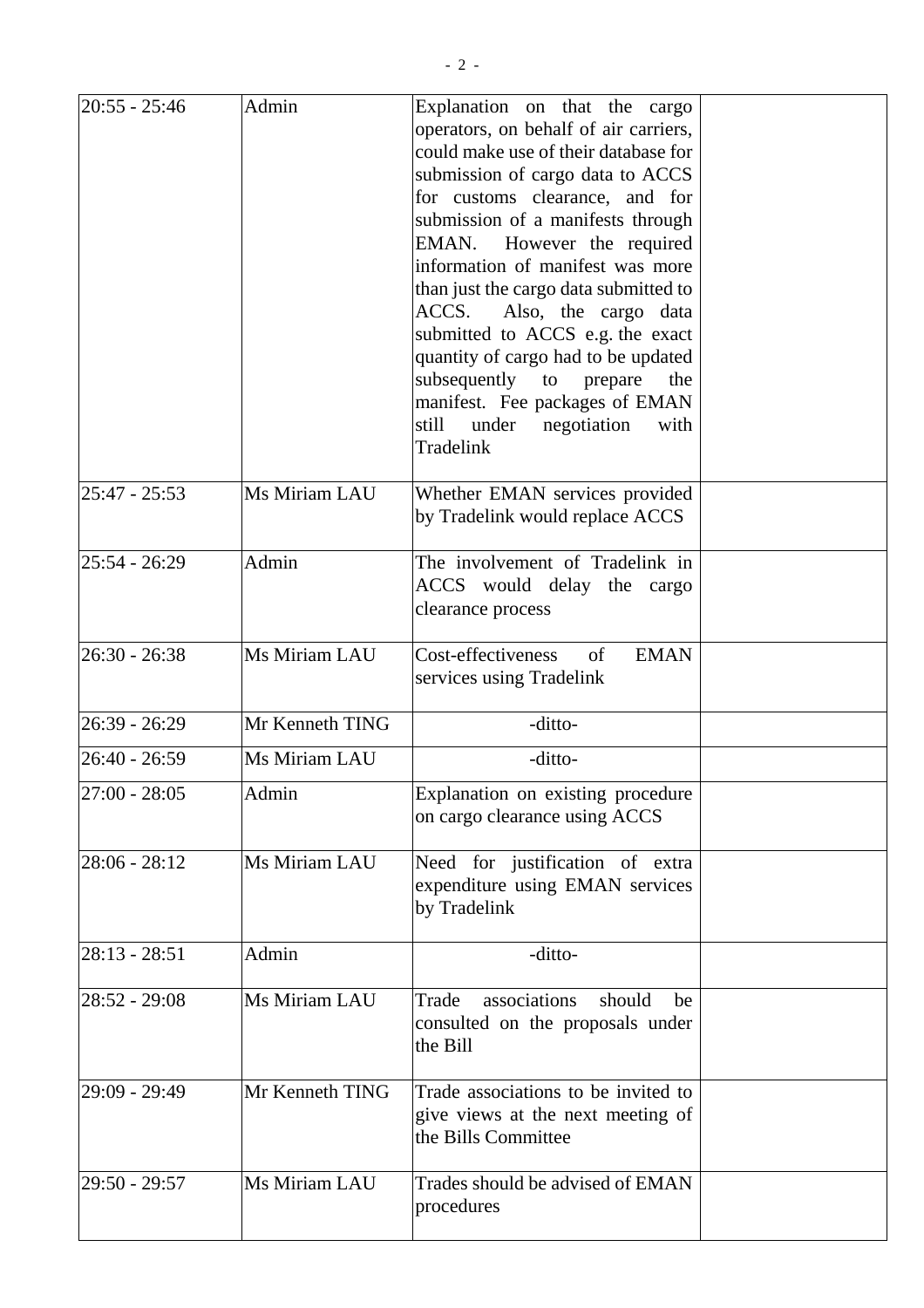|                 |                  | $-3-$                                                                                                                                                                                                                                                                                                                                                                                                                                                                                                                                                                                                                                                                                    |  |
|-----------------|------------------|------------------------------------------------------------------------------------------------------------------------------------------------------------------------------------------------------------------------------------------------------------------------------------------------------------------------------------------------------------------------------------------------------------------------------------------------------------------------------------------------------------------------------------------------------------------------------------------------------------------------------------------------------------------------------------------|--|
| $29:58 - 30:10$ | Mr Kenneth TING  | -ditto-                                                                                                                                                                                                                                                                                                                                                                                                                                                                                                                                                                                                                                                                                  |  |
| $30:11 - 30:23$ | Admin            | -ditto-                                                                                                                                                                                                                                                                                                                                                                                                                                                                                                                                                                                                                                                                                  |  |
| $30:24 - 30:26$ | Mr Kenneth TING  | -ditto-                                                                                                                                                                                                                                                                                                                                                                                                                                                                                                                                                                                                                                                                                  |  |
| $30:27 - 30:32$ | Admin            | Suggested that Tradelink should<br>also be invited to attend the meeting<br>to exchange views                                                                                                                                                                                                                                                                                                                                                                                                                                                                                                                                                                                            |  |
| $30:33 - 31:54$ | Ms Miriam LAU    | The purpose of EMAN was to<br>facilitate the<br>trade<br>in<br>cargo<br>clearance                                                                                                                                                                                                                                                                                                                                                                                                                                                                                                                                                                                                        |  |
| $31:55 - 35:50$ | Admin            | Cargo operators were well aware of<br>the<br>benefits<br>$\sigma f$<br>electronic<br>submission of cargo data to ACCS.<br>Tradelink would be providing<br>necessary assistance to the trades in<br>complying with the provisions of<br>the Bill                                                                                                                                                                                                                                                                                                                                                                                                                                          |  |
| $35:51 - 37:26$ | Mr Kenneth TING  | Request for clarification on the<br>penalties relating to the failure of<br>owners of vessels, aircraft or<br>vehicles to furnish cargo manifest<br>existing and proposed<br>under<br>provisions                                                                                                                                                                                                                                                                                                                                                                                                                                                                                         |  |
| $37:27 - 39:42$ | ALA <sub>2</sub> | Reference made to section $7(2)$ of<br>schedule 1 on proposed section<br>$15(1B)$ regarding the submission of<br>manifest in paper form. Request for<br>clarification<br>the<br>penalty<br>on<br>provisions under -<br>section 8 of Import and Export<br>(i)<br>Ordinance (IEO), Cap.60 for<br>failure to submit manifest to<br>Director-General of Trade and<br>Industry (the Director) which<br>carried a fine of \$5,000;<br>regulation $11(5)$ of Import and<br>(ii)<br>Export<br>(Registration)<br>Regulations<br>for failure<br>to<br>submit<br>manifest<br>to<br>Commissioner of Customs and<br>Excise (the Commissioner)<br>which<br>carried<br>fine<br>of<br>a<br>\$10,000; and |  |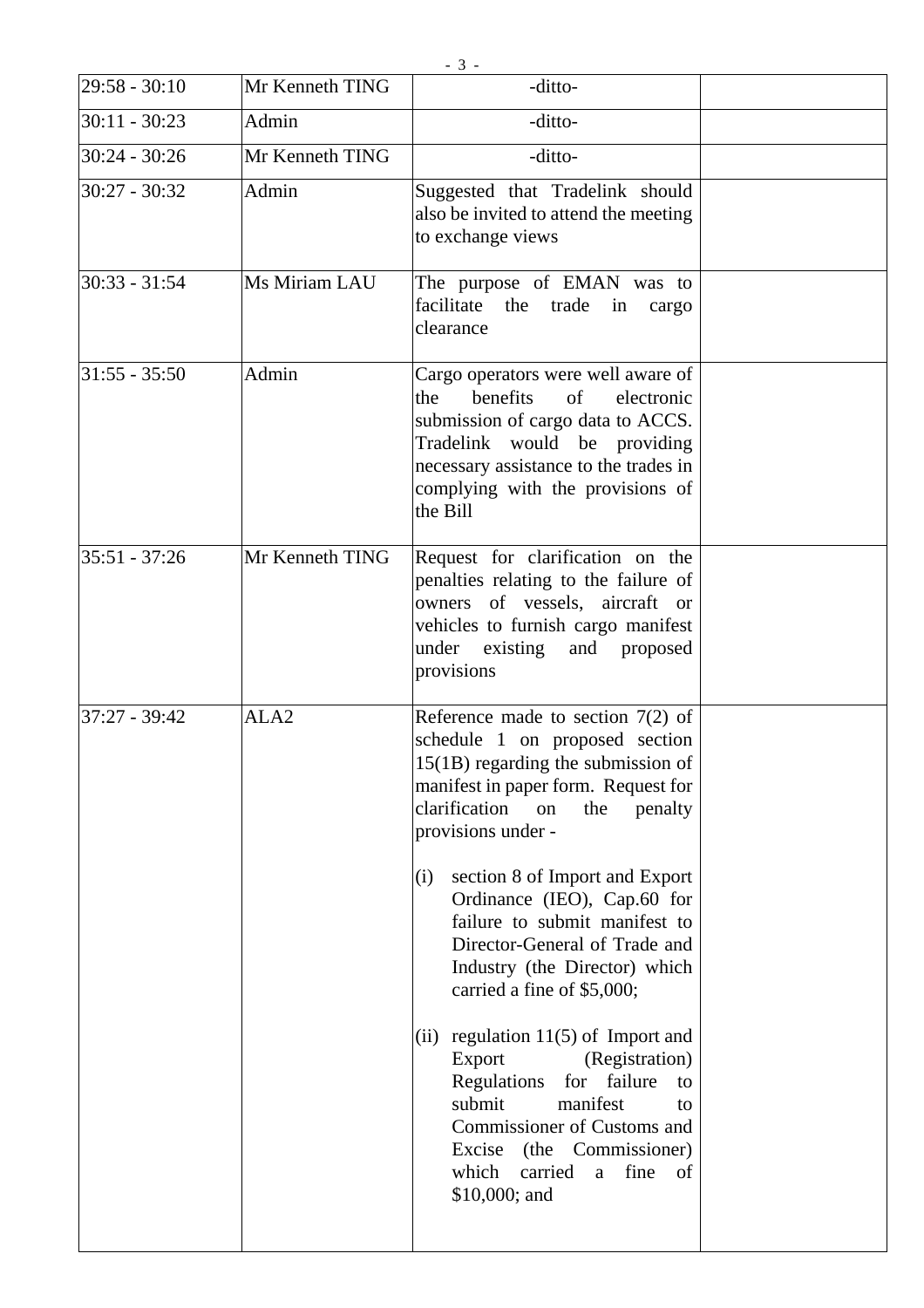|                 |                  | $-4-$                                                                                                                                                                                                                                                                                                                                                                                                                                                                                                                                                                                                               |  |
|-----------------|------------------|---------------------------------------------------------------------------------------------------------------------------------------------------------------------------------------------------------------------------------------------------------------------------------------------------------------------------------------------------------------------------------------------------------------------------------------------------------------------------------------------------------------------------------------------------------------------------------------------------------------------|--|
|                 |                  | (iii) proposed section 19A(4) of<br>IEO for failure to submit<br>manifest to the Director which<br>carried a fine of \$10,000                                                                                                                                                                                                                                                                                                                                                                                                                                                                                       |  |
| $39:43 - 42:23$ | Admin            | Explanation of clause 7 which<br>amended section $15(1)$ . The new<br>section $15(1B)(a)$ was to allow for<br>the submission of manifest in paper<br>form as there was an operational<br>need to do so when the Customs and<br>Excise staff might not have the<br>necessary equipment to receive the<br>electronic manifest on board a<br>vessel.<br>Under new<br>section<br>$15(1B)(b)$ , the manifest could be<br>furnished in electronic form if the<br>Customs and Excise staff so<br>permitted, taking into account the<br>situation e.g. when they had the<br>necessary equipment to receive<br>such manifest |  |
| 42:24 - 42:29   | Mr Kenneth TING  | -ditto-                                                                                                                                                                                                                                                                                                                                                                                                                                                                                                                                                                                                             |  |
| 42:30 - 42:49   | ALA <sub>2</sub> | -ditto-                                                                                                                                                                                                                                                                                                                                                                                                                                                                                                                                                                                                             |  |
| $42:50 - 42:53$ | Mr Kenneth TING  | -ditto-                                                                                                                                                                                                                                                                                                                                                                                                                                                                                                                                                                                                             |  |
| $42:54 - 43:58$ | Admin            | -ditto-                                                                                                                                                                                                                                                                                                                                                                                                                                                                                                                                                                                                             |  |
| 43:59 - 44:53   | Ms Miriam LAU    | Need to review drafting of new<br>section $15(1B)(b)$ such that a choice<br>between submission of manifest in<br>paper or electronic form could be<br>given                                                                                                                                                                                                                                                                                                                                                                                                                                                         |  |
| 44:54 - 45:09   | Admin            | -ditto-                                                                                                                                                                                                                                                                                                                                                                                                                                                                                                                                                                                                             |  |
| $45:10 - 45:16$ | Mr Kenneth TING  | -ditto-                                                                                                                                                                                                                                                                                                                                                                                                                                                                                                                                                                                                             |  |
| $45:17 - 45:31$ | Admin            | Explanation that a choice could not<br>be given for practical reasons and<br>that the Customs and Excise staff<br>should be given the discretion to<br>decide<br>upon<br>the<br>mode<br>of<br>submission                                                                                                                                                                                                                                                                                                                                                                                                            |  |
| 45:32 - 45:36   | Ms Miriam LAU    | -ditto-                                                                                                                                                                                                                                                                                                                                                                                                                                                                                                                                                                                                             |  |
| 45:37 - 45:43   | Admin            | Explanation of practical difficulty<br>of receiving manifest in electronic<br>form on board a vessel                                                                                                                                                                                                                                                                                                                                                                                                                                                                                                                |  |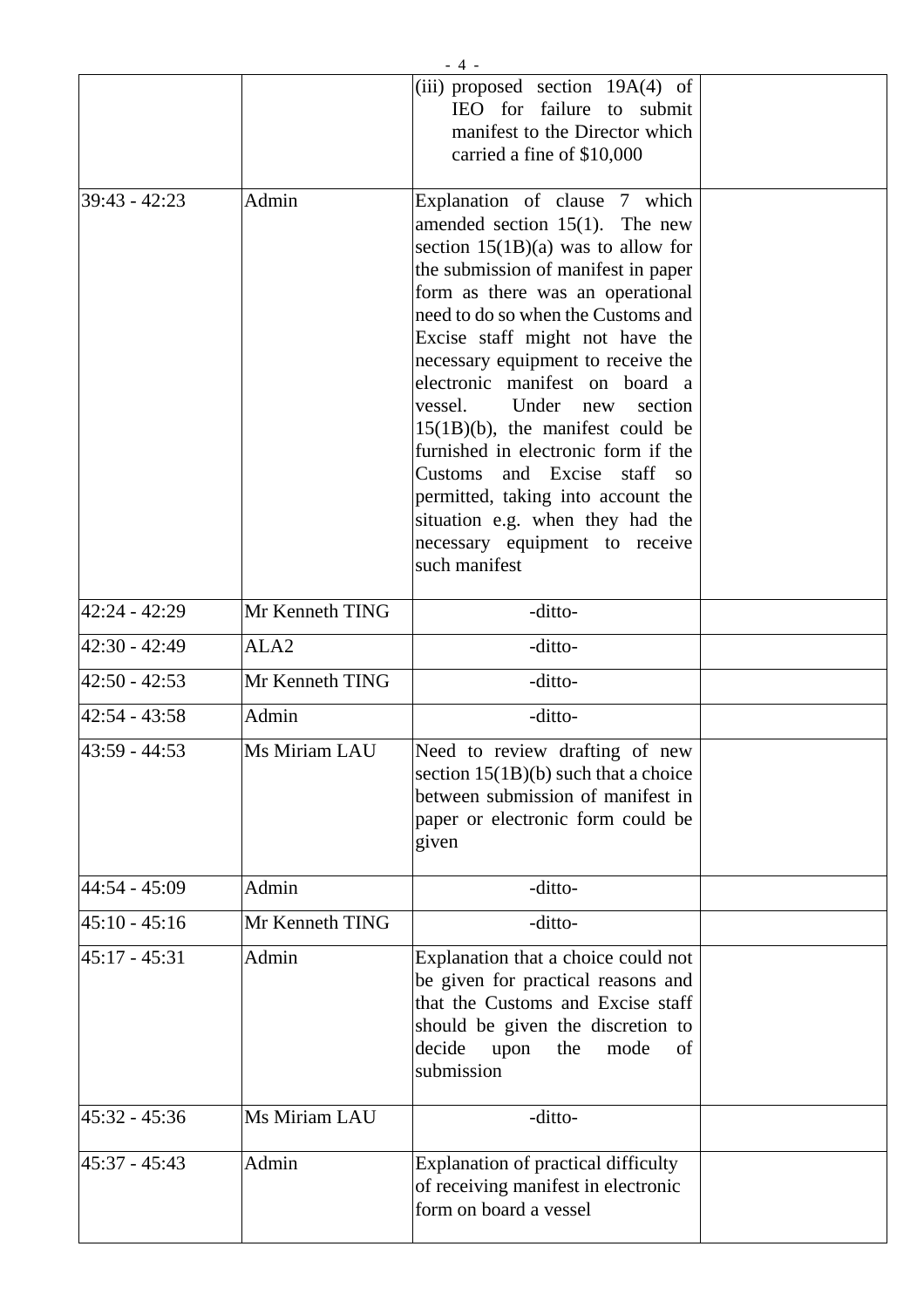| 45:44 - 45:48   | Ms Miriam LAU    | In view of practical difficulty,<br>suggested that paper form should be<br>used for inspection purposes on<br>board aircraft, vessel or vehicle                                                                                                                                                                                  |                                                                                                                                       |
|-----------------|------------------|----------------------------------------------------------------------------------------------------------------------------------------------------------------------------------------------------------------------------------------------------------------------------------------------------------------------------------|---------------------------------------------------------------------------------------------------------------------------------------|
| $45:49 - 46:08$ | Admin            | Proposed section 15(1B)(a) needed<br>to allow for submission of manifest<br>in paper form. Reiterated the need<br>for discretion on the part of<br>Customs and Excise staff to decide<br>on the acceptance of paper or<br>electronic manifest when on board                                                                      |                                                                                                                                       |
| 46:09 - 47:07   | Ms Miriam LAU    | -ditto-                                                                                                                                                                                                                                                                                                                          |                                                                                                                                       |
| 47:08 - 47:24   | Admin            | -ditto-                                                                                                                                                                                                                                                                                                                          |                                                                                                                                       |
| $47:25 - 47:35$ | Mr Kenneth TING  | -ditto-                                                                                                                                                                                                                                                                                                                          |                                                                                                                                       |
| $47:36 - 49:00$ | Admin            | -ditto-                                                                                                                                                                                                                                                                                                                          |                                                                                                                                       |
| 49:01 - 49:20   | Mr Kenneth TING  | -ditto-                                                                                                                                                                                                                                                                                                                          |                                                                                                                                       |
| 49:21 - 49:39   | Admin            | -ditto-                                                                                                                                                                                                                                                                                                                          | Administration<br>The<br>agreed to consider the<br>drafting of proposed<br>section $15(1B)(b)$ to<br>avoid<br>any<br>misunderstanding |
| 39:40 - 49:42   | Mr Kenneth TING  | -ditto-                                                                                                                                                                                                                                                                                                                          |                                                                                                                                       |
| 49:43 - 51:14   | Admin            | -ditto-                                                                                                                                                                                                                                                                                                                          |                                                                                                                                       |
| 51:15 - 54:01   | ALA <sub>2</sub> | Penalty provisions under existing<br>section 8 and new section $19A(4)$<br>and $(5)$ of IEO and regulation $11(5)$<br>and (6) of Import and Export<br>(Registration)<br>Regulation<br>and<br>whether failure to submit manifest<br>would be liable to penalty under the<br>different provisions under IEO and<br>its regulations |                                                                                                                                       |
| 54:02 - 54:04   | Admin            | -ditto-                                                                                                                                                                                                                                                                                                                          |                                                                                                                                       |
| $54:05 - 54:09$ | ALA2             | -ditto-                                                                                                                                                                                                                                                                                                                          |                                                                                                                                       |
| $54:10 - 54:15$ | Admin            | -ditto-                                                                                                                                                                                                                                                                                                                          |                                                                                                                                       |
| $54:16 - 54:27$ | ALA <sub>2</sub> | -ditto-                                                                                                                                                                                                                                                                                                                          |                                                                                                                                       |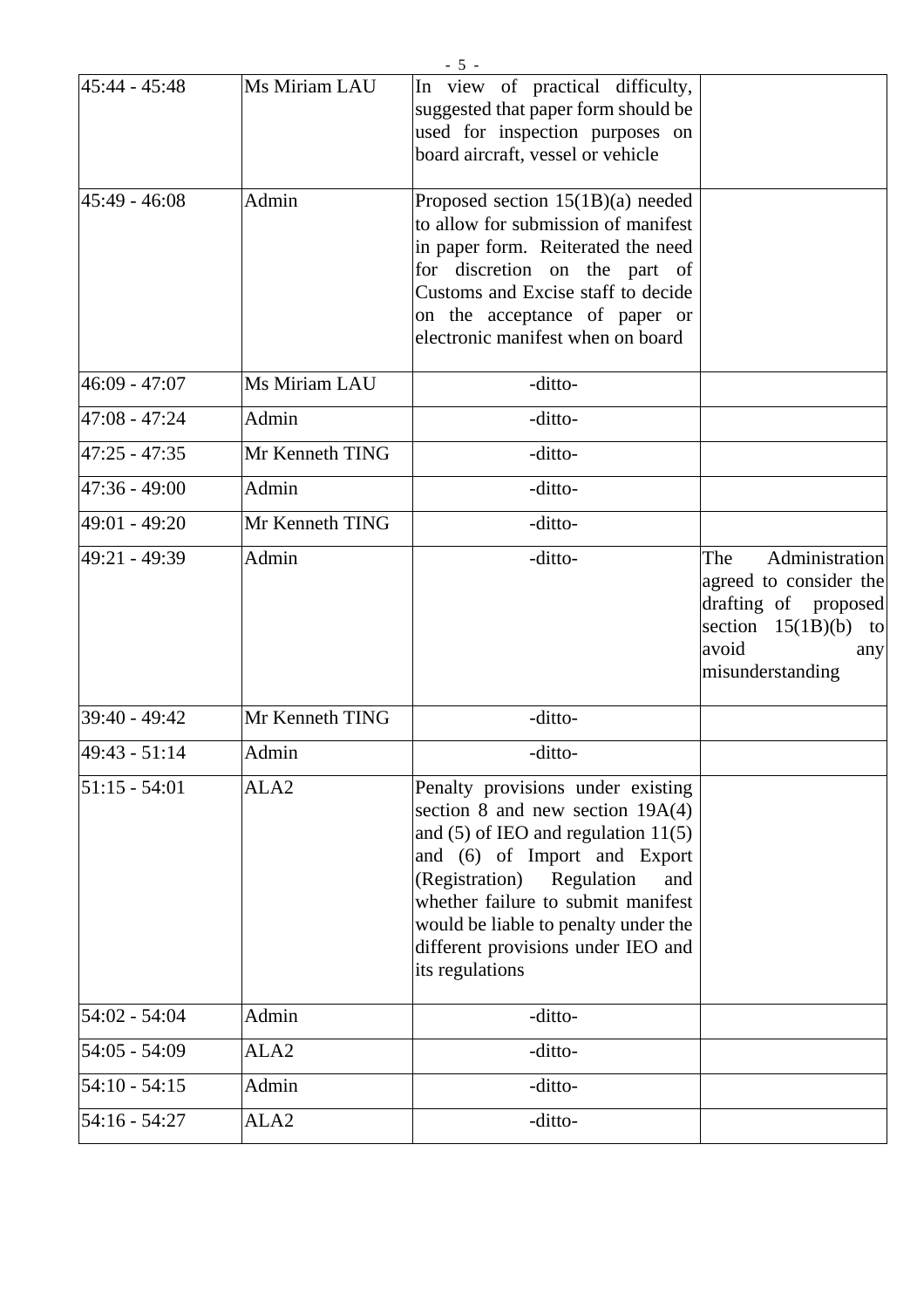| $54:28 - 56:07$                       | Admin           | Explanation<br>that requirements<br>under section 8 of IEO related to<br>the import of prohibited articles<br>which required import licences by<br>the Director. Regulations $11(5)$ and<br>(6) provided for the penalties for<br>failure to give all the particulars<br>required in a manifest and the<br>failure to submit manifest to the<br>Commissioner<br>respectively.<br>Likewise, new section 19A(4) and<br>(5) was introduced to provide<br>similar penalties for failure to give<br>all the particulars required in a<br>manifest and the failure to submit<br>manifest to the Director |  |
|---------------------------------------|-----------------|----------------------------------------------------------------------------------------------------------------------------------------------------------------------------------------------------------------------------------------------------------------------------------------------------------------------------------------------------------------------------------------------------------------------------------------------------------------------------------------------------------------------------------------------------------------------------------------------------|--|
| $56:08 - 56:15$                       | Mr Kenneth TING | -ditto-                                                                                                                                                                                                                                                                                                                                                                                                                                                                                                                                                                                            |  |
| $56:16 - 57:11$                       | Admin           | -ditto-                                                                                                                                                                                                                                                                                                                                                                                                                                                                                                                                                                                            |  |
| $57:12 - 57:18$                       | Mr Kenneth TING | Failure on the part of Tradelink to<br>submit manifest to the Director or<br>the Commissioner                                                                                                                                                                                                                                                                                                                                                                                                                                                                                                      |  |
| $ 57:19 - 01:00:13$                   | Admin           | Failure on the part of Tradelink to<br>submit manifest would be a defence<br>for the carriers                                                                                                                                                                                                                                                                                                                                                                                                                                                                                                      |  |
| 01:00:14 - 01:00:26 Mr Kenneth TING   |                 | -ditto-                                                                                                                                                                                                                                                                                                                                                                                                                                                                                                                                                                                            |  |
| $ 01:00:27 - 01:02:01 $ Admin         |                 | Obligation under section 8 of IEO<br>was related to the submission of an<br>extract of manifest to the Director<br>within seven days of the receipt of<br>the import licence. New section<br>19A was an obligation to provide a<br>complete manifest to the Director                                                                                                                                                                                                                                                                                                                               |  |
| $01:02:02 - 01:02:15$ Mr Kenneth TING |                 | Whether carrier would be penalized<br>in both cases                                                                                                                                                                                                                                                                                                                                                                                                                                                                                                                                                |  |
| $ 01:02:16 - 01:02:39 $ Admin         |                 | Failure on the part of the carrier to<br>submit an extract and the full<br>particulars of a manifest to the<br>would<br>involve<br>Director<br>the<br>commission of offences in both<br>sections 8 and 19A, although he<br>might not be penalized in both cases                                                                                                                                                                                                                                                                                                                                    |  |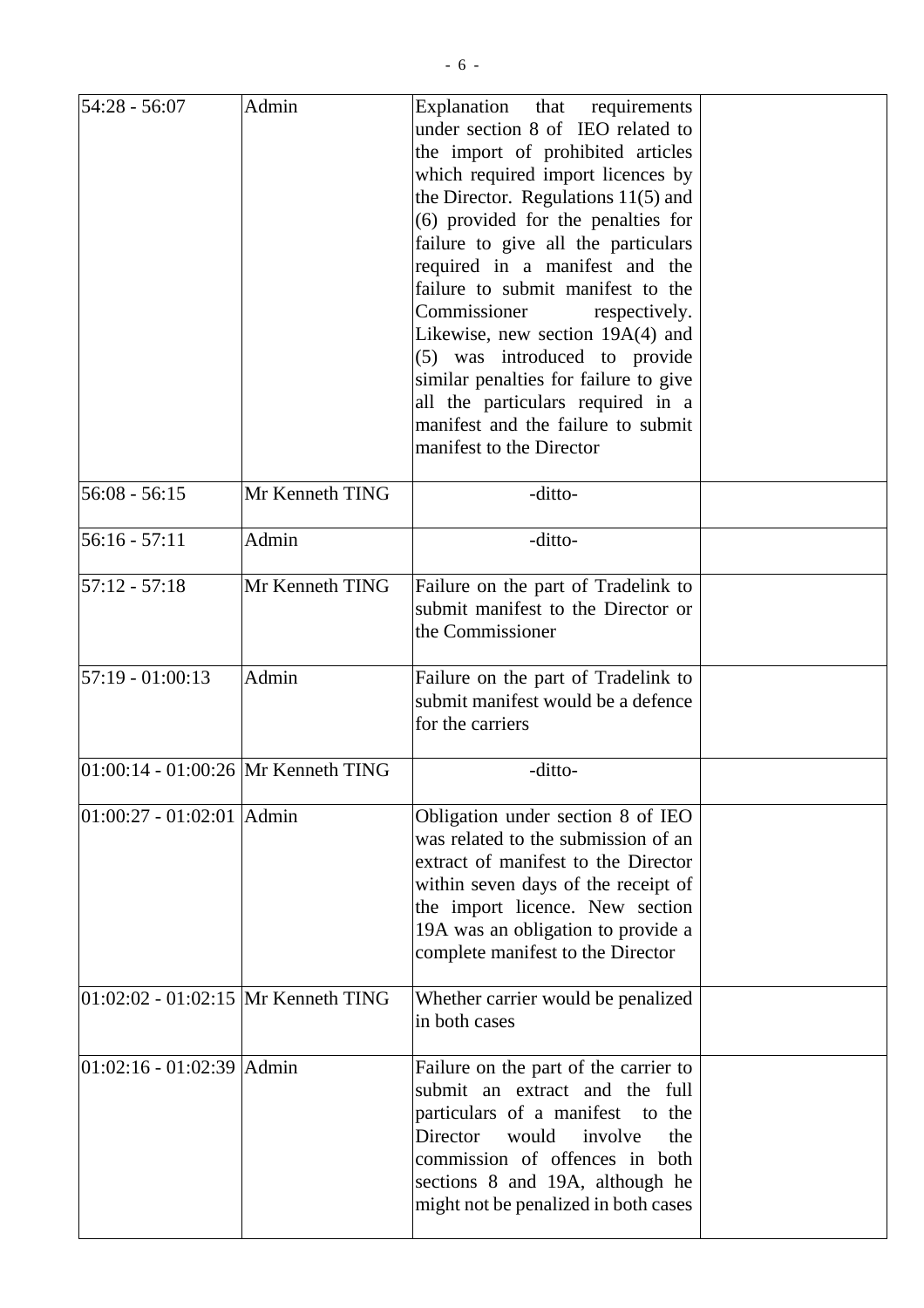| $[01:02:40 - 01:02:46]$ Mr Kenneth TING | -ditto-                                                                                                                                  |  |
|-----------------------------------------|------------------------------------------------------------------------------------------------------------------------------------------|--|
| $01:02:47 - 01:03:20$ Admin             | -ditto-                                                                                                                                  |  |
| 01:03:21 - 01:03:44 Mr Kenneth TING     | -ditto-                                                                                                                                  |  |
| 01:03:45 - 01:04:38 Admin               | -ditto-                                                                                                                                  |  |
| 01:04:39 - 01:04:48 Mr Kenneth TING     | Failure on the part of Tradelink to<br>furnish manifest to the Director and<br>Commissioner                                              |  |
| $01:04:49 - 01:05:29$ Admin             | Issue to be dealt with separately                                                                                                        |  |
| 01:05:30 - 01:05:35 Mr Kenneth TING     | Obligation under new section 19A                                                                                                         |  |
| 01:05:36 - 01:05:37 Admin               | -ditto-                                                                                                                                  |  |
| 01:05:38 - 01:05:48 Mr Kenneth TING     | -ditto-                                                                                                                                  |  |
| 01:05:49 - 01:05:55 Admin               | -ditto-                                                                                                                                  |  |
| $ 01:05:56 - 01:05:59 $ Mr Kenneth TING | -ditto-                                                                                                                                  |  |
| 01:06:00 - 01:06:28 Admin               | -ditto-                                                                                                                                  |  |
| 01:06:29 - 01:06:38 Mr Kenneth TING     | Concern that the requirement of<br>electronic submission of manifest<br>would be complicating the process<br>rather than streamlining it |  |
| 01:06:39 - 01:06:54 Admin               | -ditto-                                                                                                                                  |  |
| 01:06:55 - 01:07:25 Mr Kenneth TING     | -ditto-                                                                                                                                  |  |
| 01:07:26 - 01:07:33 Admin               | -ditto-                                                                                                                                  |  |
| 01:07:34 - 01:07:44 Mr Kenneth TING     | -ditto-                                                                                                                                  |  |
| $01:07:45 - 01:07:50$ Admin             | -ditto-                                                                                                                                  |  |
| $01:07:51 - 01:08:04$ Mr Kenneth TING   | -ditto-                                                                                                                                  |  |
| 01:08:05 - 01:08:43 Admin               | EMAN could be operated through<br>push of button and allowed for<br>information to be sent concurrently                                  |  |
| $ 01:08:44 - 01:09:08$ Mr Kenneth TING  | Non-compatibility of EMAN and<br><b>ACCS</b>                                                                                             |  |
| 01:09:09 - 01:09:51 Admin               | Manifest could be submitted within<br>14 days                                                                                            |  |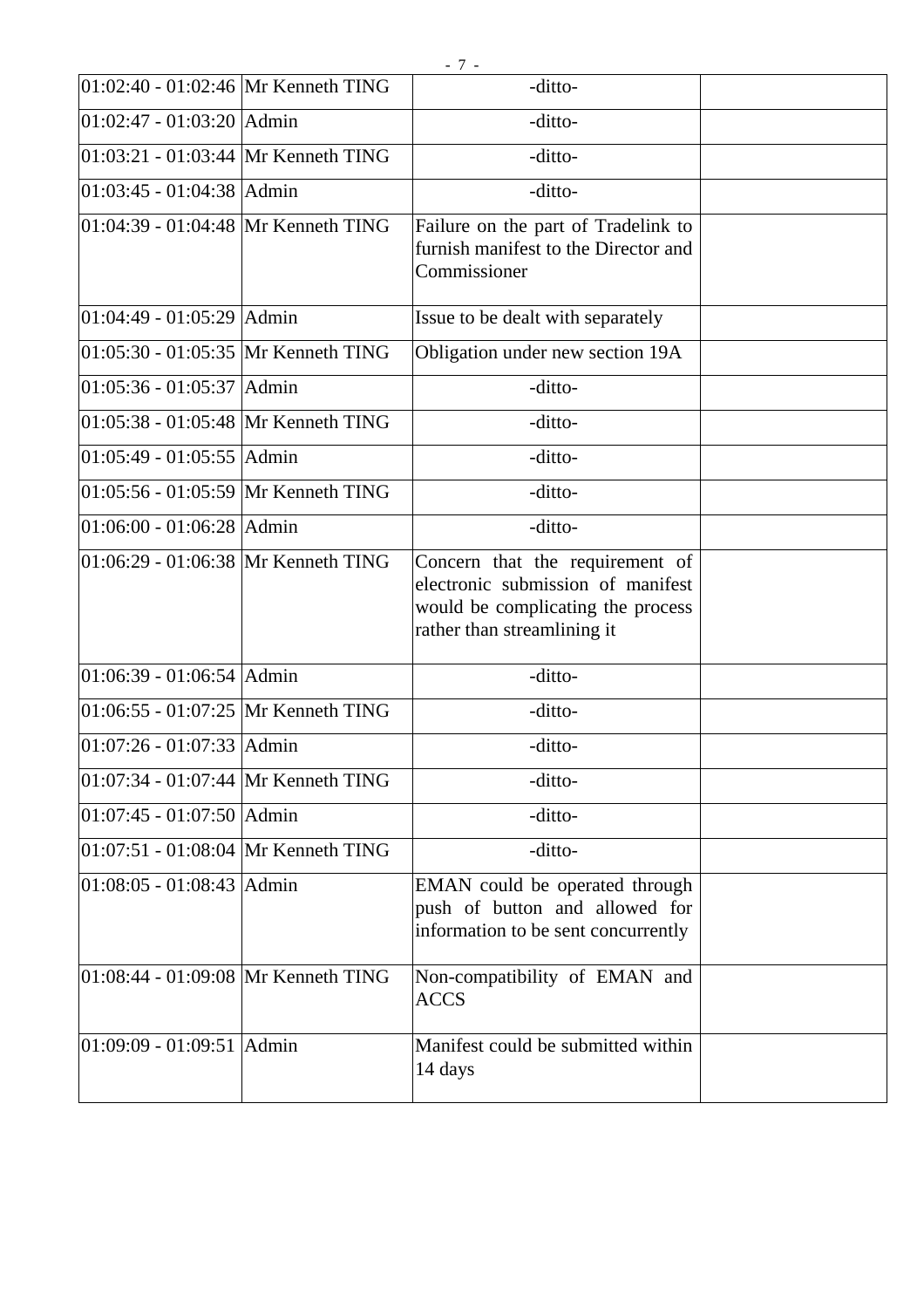| 01:09:52 - 01:10:33 ALA2            | Whether a carrier who failed to<br>submit<br>manifest<br>the<br>a<br>to<br>Commissioner and the Director<br>would be guilty of offences under<br>regulation 11 of Import and Export<br>(Registration) Regulation and new<br>section 19A of IEO                                                                                                                                                                                                                                                                                                                                                   |  |
|-------------------------------------|--------------------------------------------------------------------------------------------------------------------------------------------------------------------------------------------------------------------------------------------------------------------------------------------------------------------------------------------------------------------------------------------------------------------------------------------------------------------------------------------------------------------------------------------------------------------------------------------------|--|
| 01:10:34 - 01:10:42 Admin           | -ditto-                                                                                                                                                                                                                                                                                                                                                                                                                                                                                                                                                                                          |  |
| $[01:10:43 - 01:11:45$ ALA2         | Obligation to submit manifest to the<br>Commissioner under regulation 11<br>was to facilitate the compilation of<br>statistics by the Commissioner for<br>Census and Statistics. Obligation to<br>submit extract of manifest under<br>section 8 of IEO applied only to<br>prohibited articles which required<br>import licence. Obligation under<br>new section 19A of IEO would<br>require the submission of the full<br>particulars of manifest to the<br>Director. Whether the obligation<br>under new section 19A was to<br>facilitate the Director in checking<br>the import/export licence |  |
| 01:11:46 - 01:12:40 Admin           | -ditto-                                                                                                                                                                                                                                                                                                                                                                                                                                                                                                                                                                                          |  |
| 01:12:41 - 01:12:47 ALA2            | -ditto-                                                                                                                                                                                                                                                                                                                                                                                                                                                                                                                                                                                          |  |
| $ 0112:48 - 01:13:34$ Admin         | The Commissioner for Census and<br>Statistics was authorized by the<br>Commissioner administratively to<br>receive the manifest for checking<br>against the<br>import<br><b>or</b><br>export<br>declaration lodged in respect of the<br>cargo                                                                                                                                                                                                                                                                                                                                                    |  |
| 01:13:35 - 01:14:32 Admin           | If the carrier had omitted to submit<br>a manifest to the Commissioner and<br>Director,<br>he<br>would<br>be<br>the<br>committing two offences. Whether<br>the carrier would be charged for<br>both offences would be a matter for<br>the prosecuting authorities to decide                                                                                                                                                                                                                                                                                                                      |  |
| 01:14:33 - 01:14:58 Mr Kenneth TING | -ditto-                                                                                                                                                                                                                                                                                                                                                                                                                                                                                                                                                                                          |  |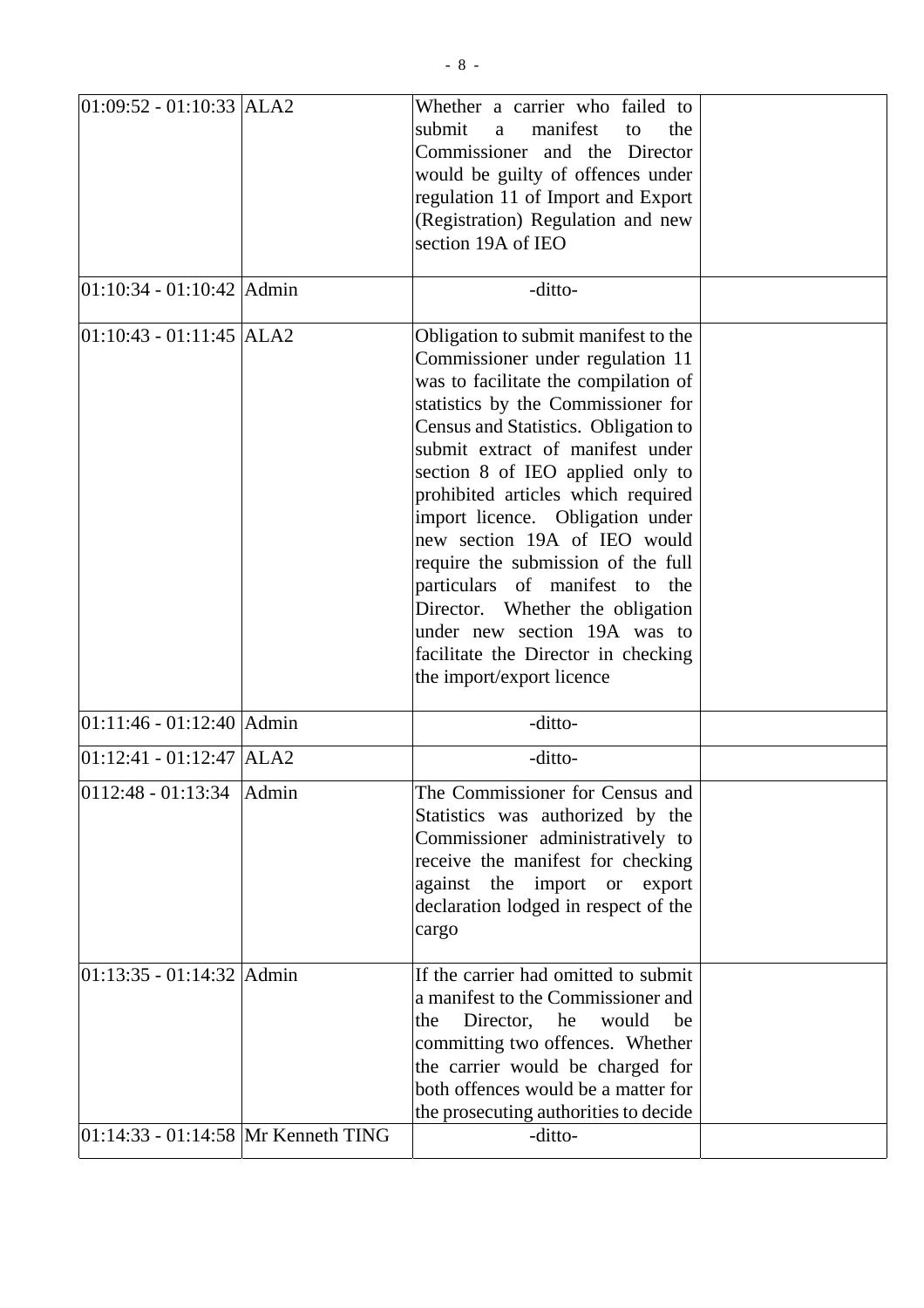| $ 01:14:59 - 01:15:04$ ALA2             | Whether penalties under<br>new<br>section 19A were already covered<br>by existing section 8                                                                                                          |  |
|-----------------------------------------|------------------------------------------------------------------------------------------------------------------------------------------------------------------------------------------------------|--|
| 01:15:05 - 01:15:56 Admin               | submission<br>the<br>of<br>Through<br>manifests as required under new<br>section 19A, it was possible for the<br>Director to investigate into the<br>illegal smuggling of unlicensed<br>merchandise. |  |
| 01:15:57 - 01:16:05 Mr Kenneth TING     | Whether it was possible to repeal<br>section 8                                                                                                                                                       |  |
| $01:16:06 - 01:16:09$ ALA2              | Section 8 could not be repealed as it<br>governed the delivery of import<br>licence                                                                                                                  |  |
| $01:16:10 - 01:16:15$ Mr Kenneth TING   | Incorporation of penalty provisions<br>under section 8 to section 19A                                                                                                                                |  |
| $01:16:16 - 01:16:20$ Admin             | Sections 8 and 19A were for<br>different purposes                                                                                                                                                    |  |
| $01:16:21 - 01:16:26$ Mr Kenneth TING   | Deliberations on sections 8 and 19A                                                                                                                                                                  |  |
| $01:16:27 - 01:16:46$ Admin             | -ditto-                                                                                                                                                                                              |  |
| 01:16:47 - 01:17:01 Mr Kenneth TING     | -ditto-                                                                                                                                                                                              |  |
| 01:17:02 - 01:17:06   Ms Miriam LAU     | -ditto-                                                                                                                                                                                              |  |
| $01:17:07 - 01:17:33$ Admin             | New section 19A codified the<br>current practice of submission of<br>manifests to the Director                                                                                                       |  |
| $ 01:17:34 - 01:18:09$ Ms Miriam LAU    | Current practice did not attract<br>penalty provisions                                                                                                                                               |  |
| $01:18:10 - 01:18:11$ Mr Kenneth TING   | -ditto-                                                                                                                                                                                              |  |
| $01:18:12 - 01:18:16$ Ms Miriam LAU     | Reservations about the proposed<br>arrangements which were not user<br>friendly and would incur more costs                                                                                           |  |
| $ 01:18:17 - 01:18:20 $ Mr Kenneth TING | -ditto-                                                                                                                                                                                              |  |
| 01:18:21 - 01:18:54   Ms Miriam LAU     | Suggested that EMAN be used as a<br>permissive mode without providing<br>for penalty                                                                                                                 |  |
| $ 01:18:55 - 01:18:57 $ Admin           | -ditto-                                                                                                                                                                                              |  |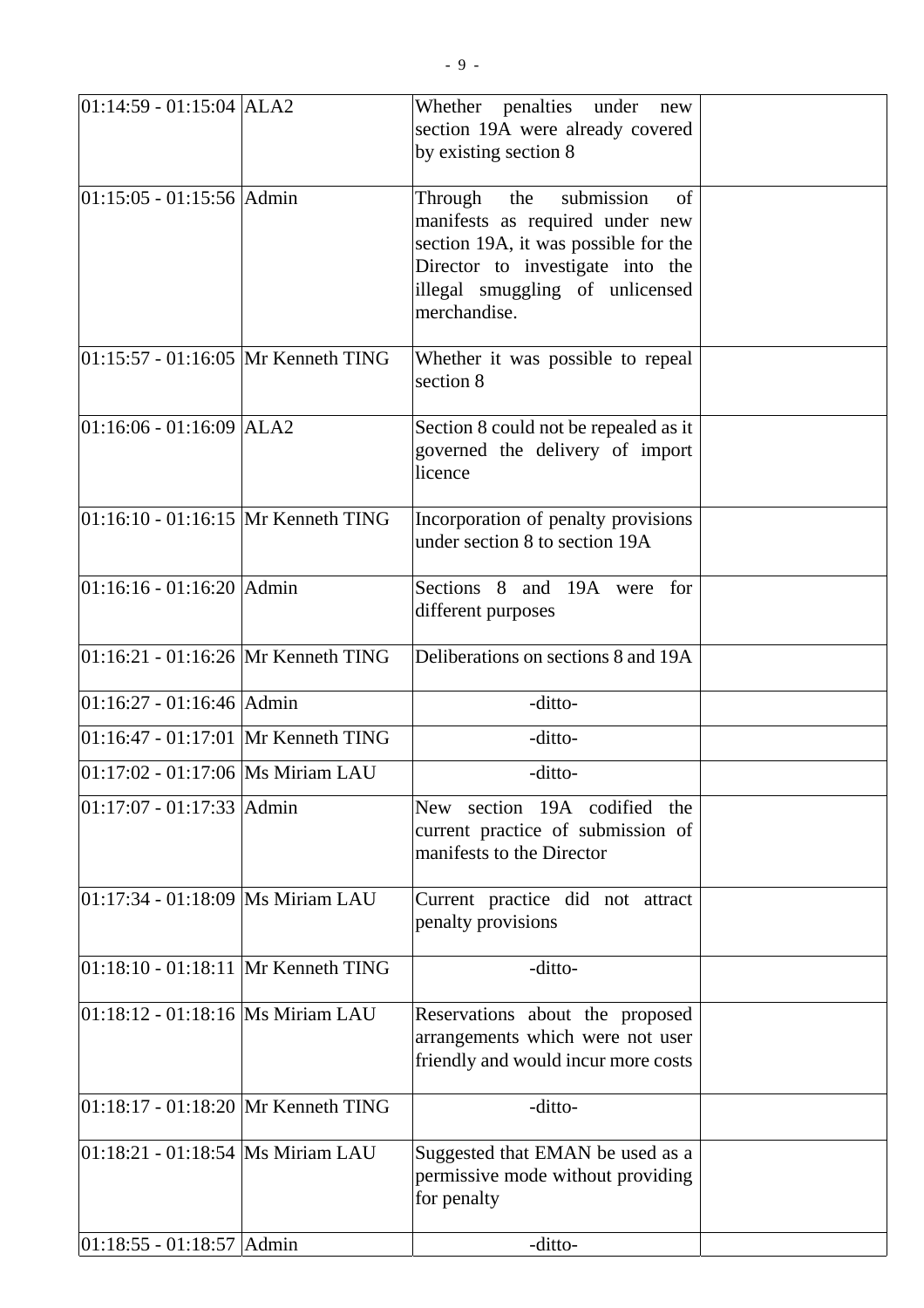| 01:18:58 - 01:19:14  Ms Miriam LAU    | Enquired whether the failure to<br>submit manifest to the Director<br>would attract penalty under current<br>practice                                                                                                                                                                                                                                 |                                                                                                                                                                                                                                      |
|---------------------------------------|-------------------------------------------------------------------------------------------------------------------------------------------------------------------------------------------------------------------------------------------------------------------------------------------------------------------------------------------------------|--------------------------------------------------------------------------------------------------------------------------------------------------------------------------------------------------------------------------------------|
| 01:19:15 - 01:20:28 Admin             | No penalty for failure to submit<br>manifest to the Director under<br>current practice                                                                                                                                                                                                                                                                |                                                                                                                                                                                                                                      |
| 01:20:29 - 01:20:45  Ms Miriam LAU    | Criminal sanctions should not be The<br>imposed for failure to supply was<br>information required for statistical review the propriety of<br>or trade control purposes. Should imposing a sanction<br>allow for the concurrent submission under proposed 19A<br>of manifest to both Director and which aimed to codify<br>Commissioner electronically | Administration<br>requested<br>to<br>the current practice<br>carriers<br>whereby<br>delivered a copy of<br>every cargo manifest to<br>the Director for trade<br>control purpose and<br>failure to do so would<br>not attract penalty |
| 01:20:46 - 01:21:06 Admin             | consider members'<br>Agreed to<br>sharing<br>suggestions<br>about<br>of<br>information                                                                                                                                                                                                                                                                |                                                                                                                                                                                                                                      |
| $01:21:07 - 01:21:16$ ALA2            | Concern about penalty provisions                                                                                                                                                                                                                                                                                                                      |                                                                                                                                                                                                                                      |
| 01:21:17 - 01:21:23  Ms Miriam LAU    | -ditto-                                                                                                                                                                                                                                                                                                                                               |                                                                                                                                                                                                                                      |
| $01:21:24 - 01:22:04$ Admin           | -ditto-                                                                                                                                                                                                                                                                                                                                               |                                                                                                                                                                                                                                      |
| 01:22:05 - 01:22:22 Ms Miriam LAU     | -ditto-                                                                                                                                                                                                                                                                                                                                               |                                                                                                                                                                                                                                      |
| $01:22:23 - 01:22:43$ Mr Kenneth TING | Proposed fees for EMAN                                                                                                                                                                                                                                                                                                                                |                                                                                                                                                                                                                                      |
| 01:22:44 - 01:22:47 Admin             | -ditto-                                                                                                                                                                                                                                                                                                                                               |                                                                                                                                                                                                                                      |
| $01:22:48 - 01:22:59$ Mr Kenneth TING | -ditto-                                                                                                                                                                                                                                                                                                                                               |                                                                                                                                                                                                                                      |
| 01:23:00 - 01:24:21 Admin             | -ditto-                                                                                                                                                                                                                                                                                                                                               |                                                                                                                                                                                                                                      |
| 01:24:22 - 01:24:48 Mr Kenneth TING   | -ditto-                                                                                                                                                                                                                                                                                                                                               |                                                                                                                                                                                                                                      |
| 01:24:49 - 01:25:36 Admin             | -ditto-                                                                                                                                                                                                                                                                                                                                               |                                                                                                                                                                                                                                      |
| 01:25:37 - 01:25:48 Mr Kenneth TING   | Enquiry on different charges for<br>ocean/ air/ rail and river                                                                                                                                                                                                                                                                                        |                                                                                                                                                                                                                                      |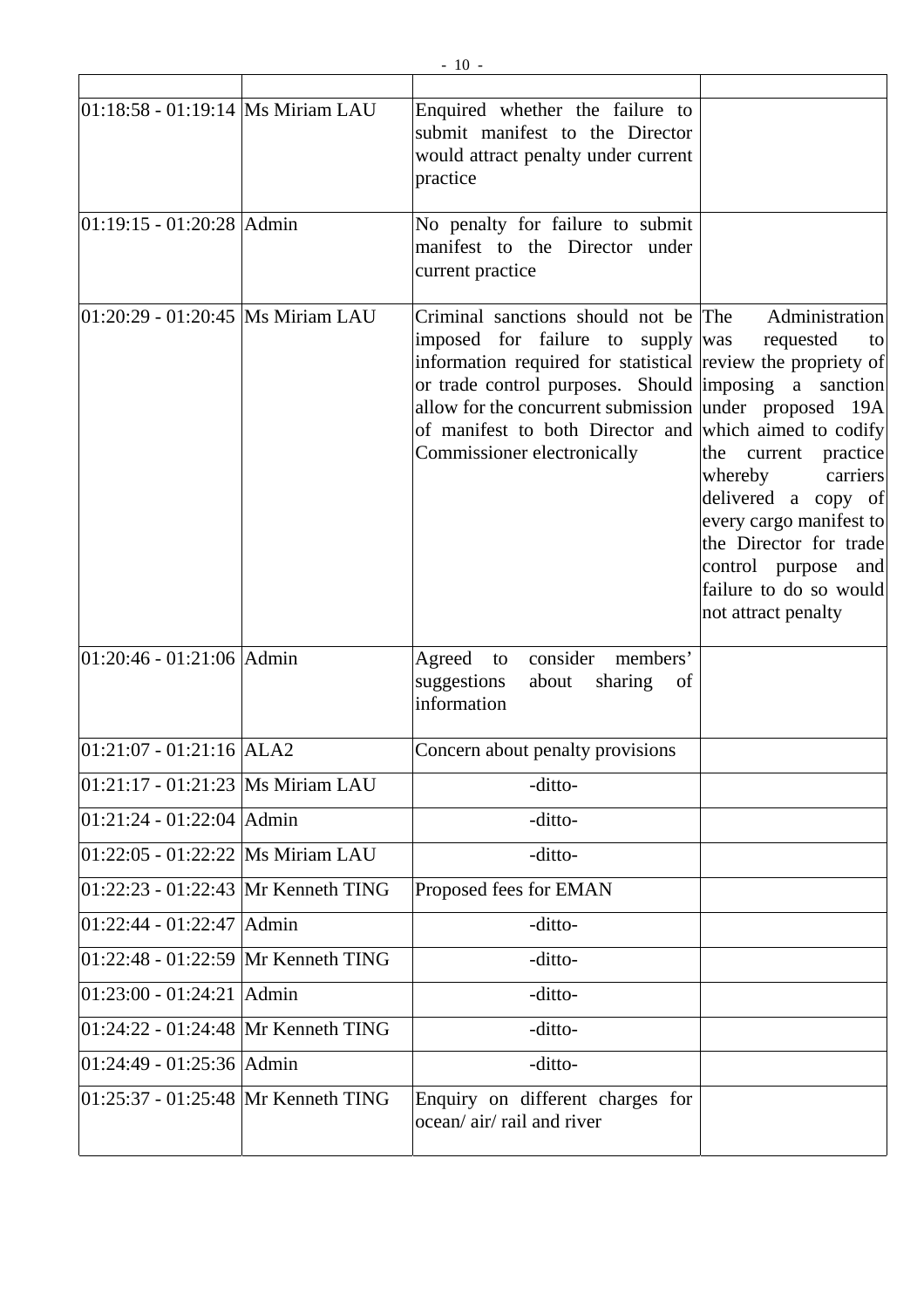| $01:25:49 - 01:25:51$ Admin             |                         | Explanation on charges as set out in<br>paragraph 11 of CB(1)1076/01-02 |                                                                                                                                               |
|-----------------------------------------|-------------------------|-------------------------------------------------------------------------|-----------------------------------------------------------------------------------------------------------------------------------------------|
| $[01:25:52 - 01:26:22]$ Mr Kenneth TING |                         | -ditto-                                                                 |                                                                                                                                               |
| $ 01:26:23 - 01:26:33 $ Admin           |                         | -ditto-                                                                 |                                                                                                                                               |
| 01:26:34 - 01:26:35 Mr Kenneth TING     |                         | -ditto-                                                                 |                                                                                                                                               |
| $ 01:26:36 - 01:26:43 $ Admin           |                         | -ditto-                                                                 |                                                                                                                                               |
| 01:26:44 - 01:26:48 Mr Kenneth TING     |                         | -ditto-                                                                 | Administration<br>The<br>was requested to set out<br>in a table views of<br>consultees<br>the<br>on<br>for<br>proposed<br>fees<br><b>EMAN</b> |
| $01:26:49 - 01:26:52$ Admin             |                         | -ditto-                                                                 |                                                                                                                                               |
| $01:26:53 - 01:27:22$ Mr Kenneth TING   |                         | -ditto-                                                                 |                                                                                                                                               |
| 01:27:23 - 01:28:16   Ms Miriam LAU     |                         | -ditto-                                                                 |                                                                                                                                               |
| $[01:28:17 - 01:28:24]$ Mr Kenneth TING |                         | -ditto-                                                                 |                                                                                                                                               |
| 01:28:25 - 01:28:52 Ms Miriam LAU       |                         | -ditto-                                                                 |                                                                                                                                               |
| 01:28:53 - 01:29:05   Admin             |                         | -ditto-                                                                 |                                                                                                                                               |
| 01:29:06 - 01:29:21 Mr Kenneth TING     |                         | -ditto-                                                                 |                                                                                                                                               |
| 01:29:22 - 01:29:48   Ms Miriam LAU     |                         | -ditto-                                                                 |                                                                                                                                               |
| $[01:29:49 - 01:29:54]$ Mr Kenneth TING |                         | -ditto-                                                                 |                                                                                                                                               |
| $01:29:55 - 01:30:32$ Ms Miriam LAU     |                         | EMAN charges in Singapore and<br>Taiwan                                 |                                                                                                                                               |
| $ 01:30:33 - 01:30:39 $ Admin           |                         | -ditto-                                                                 |                                                                                                                                               |
| 01:30:40 - 01:31:00 Mr Kenneth TING     |                         | -ditto-                                                                 |                                                                                                                                               |
| 01:31:01 - 01:31:13  Ms Miriam LAU      |                         | -ditto-                                                                 | Administration<br>The<br>was requested to advise<br>the EMAN charges in<br>Singapore and Taiwan                                               |
| 01:31:14 - 01:31:48 Mr Kenneth TING     |                         | Date of next meeting                                                    |                                                                                                                                               |
| 01:31:49 - 01:31:50  Ms Miriam LAU      |                         | -ditto-                                                                 |                                                                                                                                               |
| $01:31:51 - 01:31:55$ Mr                | HUI<br>Cheung-<br>ching | -ditto-                                                                 |                                                                                                                                               |
| 01:31:56 - 01:32:58   Ms Miriam LAU     |                         | -ditto-                                                                 |                                                                                                                                               |
| 01:32:59 - 01:32:05 Mr Kenneth TING     |                         | -ditto-                                                                 |                                                                                                                                               |
| $[01:32:06 - 01:32:10]$ Mr HUI          | Cheung-                 | -ditto-                                                                 |                                                                                                                                               |